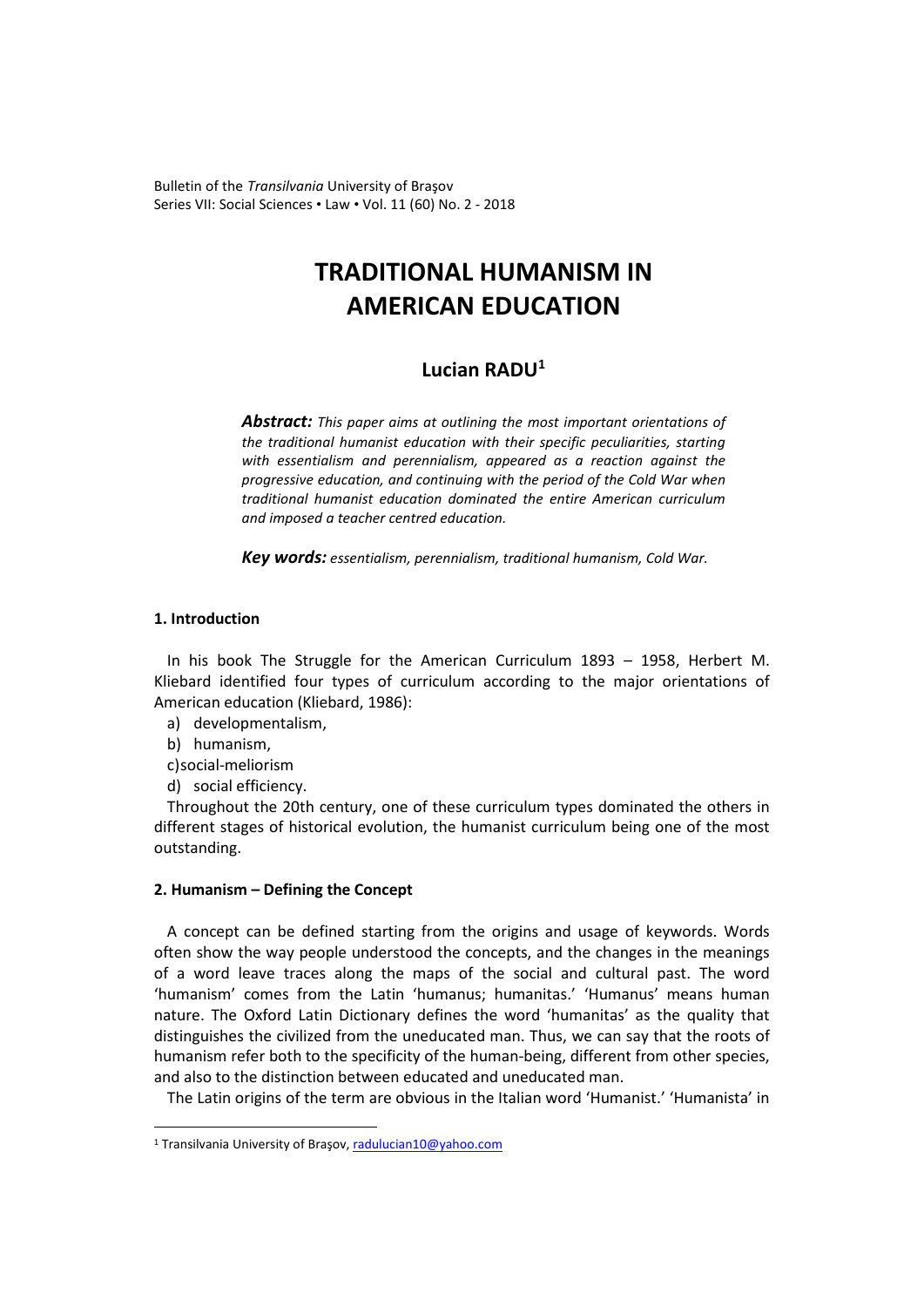the Italian universities, was the professor who taught classical culture. The Renaissance system of values is often called humanist or humanistic. The Italian word 'human' has its origins in the Renaissance when it was used to make a distinction between students in the liberal arts and those studying civil law (legista) or canon law (canonista).

Nowadays, traditional or classical humanism includes formal philosophies which derive from the main ideas of Plato and Aristotle, from the elites of the academic departments of classical- liberal studies and humanities. Humanists share a theory according to which the mind has the power to discern the essential characteristics of the world and human nature. They believe that artistic and intellectual subjects contain truths that have withstood the test of time, and that these truths must constitute the guidelines for the content and process of human life and education (McNeil, 1996). The human mind, according to the classics, is not just a psychological mechanism explained through the response to different stimuli by fixed laws of association or through a logical exercise of ideas. Imagination is considered a source of creativity. From this point of view, Michael Polanyi's theory on tacit knowledge and scientific research enjoyed the attention of educational philosophy. The tacit dimension provides a possible justification for knowledge which does not always work explicitly (McNeil, 1996; Shapiro, 1987).

The classical humanism has its origins in the Greek tradition which promoted an educational system wanting to develop a harmonious and balanced personality. This education focuses on what it means to be a human being who tries to find the meaning of life and death and to experience happiness, while also trying to achieve excellence through education. Both the Greeks and the Romans, who had adopted Greek civilization, believed that it was not enough to enrich the students' knowledge, but it was also essential to make them happy. The people of Athens emphasized on freedom and development of physical, psychological and artistic skills. In the late Athenian period, a prosperous period, we could observe the appearance of desire for fame and wealth, not just the desire of knowledge for the sake of knowledge. Greek philosophers of various orientations established their own schools. Stoicism is one of those philosophies that spark interest because of the importance given to self-education in forming character. Stoicism follows the Socratic philosophical ideas: self-actualization, endurance and virtue, teaching the disciples to be indifferent towards heavy conditions and to accept life as it is. Later, these ideas were promoted by the emperor Marcus Aurelius and the early Christians. Today, the ideas of classical humanism have been resurrected by authors like Peter Gibbon who supports the heroes' reintroduction in the curriculum as an attempt to recognize the greatness of America. In Greece and Rome, the study of heroes meant an attempt to improve the spirit by seeking a model in life through the hero, whose character is as important as his intellectual capacity. [At the time when he was president, Bill Clinton said that he read Marcus Aurelius twice a year] (McNeil, 1996).

Humanism calls for a periodical return to the Greek and Latin culture, to what civilization and mankind had best. This is justified primarily by the immutability of the pursued goals: freedom of thought, creativity and self-expression. This kind of elitist education was often restricted to educate only certain selected categories, following the Greek and Roman models. During the Renaissance, the humanists insisted on personal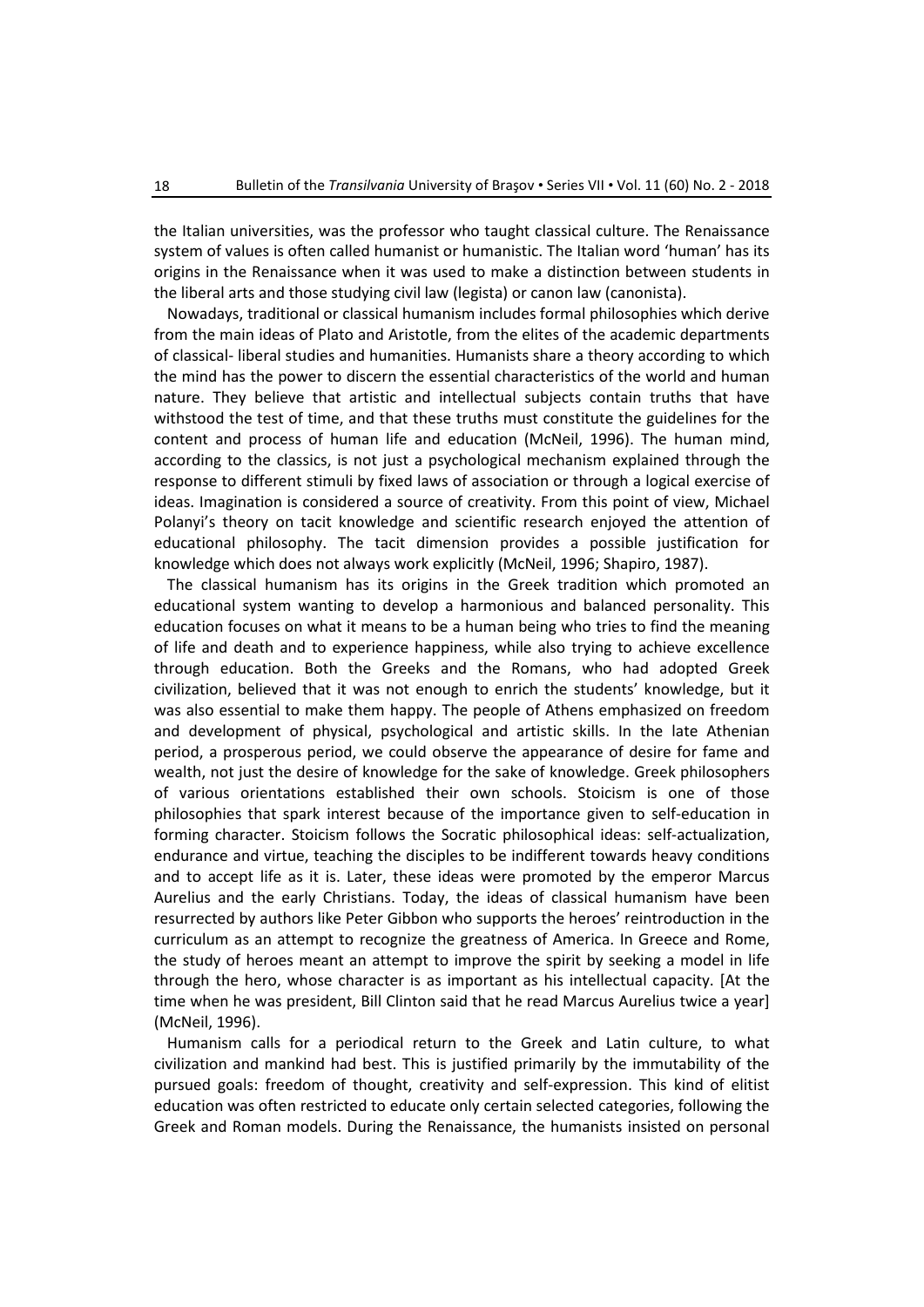development, culture and freedom, borrowing the Greek ideas of harmonious development of mind, body and moral education in order to individualize and achieve self-actualization. Focusing on beauty, including sensuous beauty, should be noted.

Traditional humanism promotes rigorous academic standards, a firm code of discipline and refuses to teach anything apart from intellectual contents.

The period during which traditional humanism is strongly felt in American education is during the 1930's, when two types of humanism appeared: essentialism and perennialism, as a reaction against progressive education. During the Cold War, when the humanists considered that it was necessary for the labor force to be prepared to meet the demands of the military and technological race against the Soviet Union, they stressed the importance of academic rigor and intellectual skills training. They refashioned American public schools, considered by the humanists as being antiintellectual, by asking the help of academic elites to take control of the school curriculum.

#### **3. Essentialism**

This pedagogical orientation appeared in the fourth decade, with the following prestigious personalities as main representatives: Isaak L. Kandel, Michael J. Demiashkievich, and William C. Bagle.

The essentialists declared themselves against some of the fundamental theories of progressive education and they denied the role of schools in professional and social integration, objecting to ideas whereby the instructive process consisted in organizing and reorganizing experience, problem-solving, and having the student as central interest. The main purpose of school, according to the essentialists, is to provide good intellectual training for the young generation by transmitting cultural heritage. Training is done through theoretical education. Students are placed in direct contact with the fundamental spiritual values, with what is essential and common for all people (Ravitch, 2001).

Unlike the perennialists, the essentialists don't see the past as an expression of permanence, but a source of knowledge that can be related permanently to contemporary issues (Schneider, Bugental, & Pierson, 2001). Compared to progressivism, which promoted an education based on the students' direct contact with complex situations, the essentialists return to the training focused on the subjects of education. The teacher is the one who directs the student's activity. School should not become life itself, as in progressivist vision, but must keep its autonomy from society, having a stabilizing role, as an institution that preserves the past and not one which facilitates change (Ravitch, 2001).

This system aims at providing individual access to those spiritual values which 'give students intellectual independence. Although it was applied in practice in schools (Annapolis College), essentialism had less impact than the other anti-progressive trends (Schneider et al., 2001).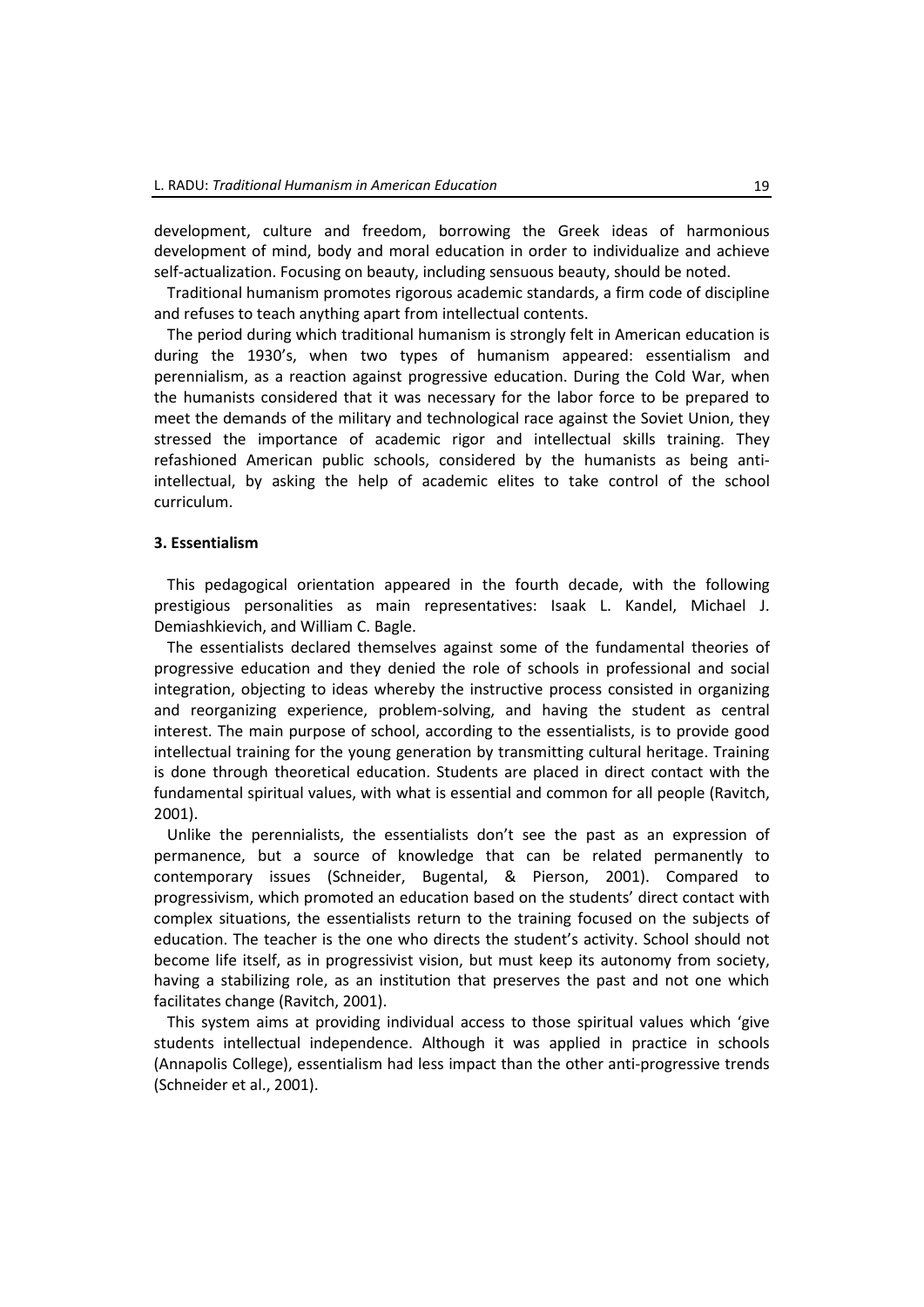## **4. Perennialism**

The representatives of perennialism - Robert Maynard Hutchins, Mortimer Jerome Adler, and Stringfellow Barr - believe that change is not the dominant feature of the world, as the progressivists claim, but continuity. Human nature has remained in its essence the same. It is essential, in their opinion that the formation of the human being is done in accordance with its own nature.

Education in accordance with human nature is a reaction to the progressive school which was aiming for a new generation that was fully adapted to and ready for social realities.

The goal of education cannot be other than to cultivate reason. As for the teaching methods, they should not be diversified because all people are endowed with reason, and education aims at developing human reason.

Truth being unique, schools should promote the stable, unchanged values from the great works of ancient and contemporary authors. The most valuable works in the fields of literature, philosophy and the history of science were studied. Only through a liberal education does the student get to individual thinking and to appreciate the world through the permanent values of humanity.

Progressivism insists on the importance of change, the perennialists insist upon absolute unchanged values. If from the progressivists' point of view school should be linked to the future, the perennialists see it rooted in the past.

Progressivism promotes the adaptation of youth to the social environment, while perennialism eschews social realities. Therefore, those educated under a perennialist system will remain merely critical spirits unaware of the realities of life.

#### **5. Humanistic Trends during the Cold War**

A strong humanist reaction against the anti-intellectualism of American education was launched during the Cold War, against the background of competition between the United States and the Soviet Union to win the military race. Humanists claimed that the anti-intellectualism of the American education represented the weakest link in the country's defense and that education was responsible for the loss of the technological war in favor of the Soviet Union (Spring, 1996).

The attacks of the academic world against public schools were led by historian Arthur Bestor. In 1952, at the annual meeting of the Association of American Historians, he launched a manifesto entitled The Anti-intellectualism in Schools - A Challenge to Scholars, which is meant to raise the alarm about the serious threat to American intellectual life represented by anti-intellectual concepts about education promoted by school administrators and education theorists. He concluded, insisting that the control over the educational system is not in public hands, but in the educational theorists' hands, which he called educationists. Because educational theorists were trying to adjust the curriculum to current life problems, Bestor believed they were responsible for the anti-intellectualism in American schools (Spring, 1996). He claimed that a considerable proportion of the school curriculum was dealing with things without value.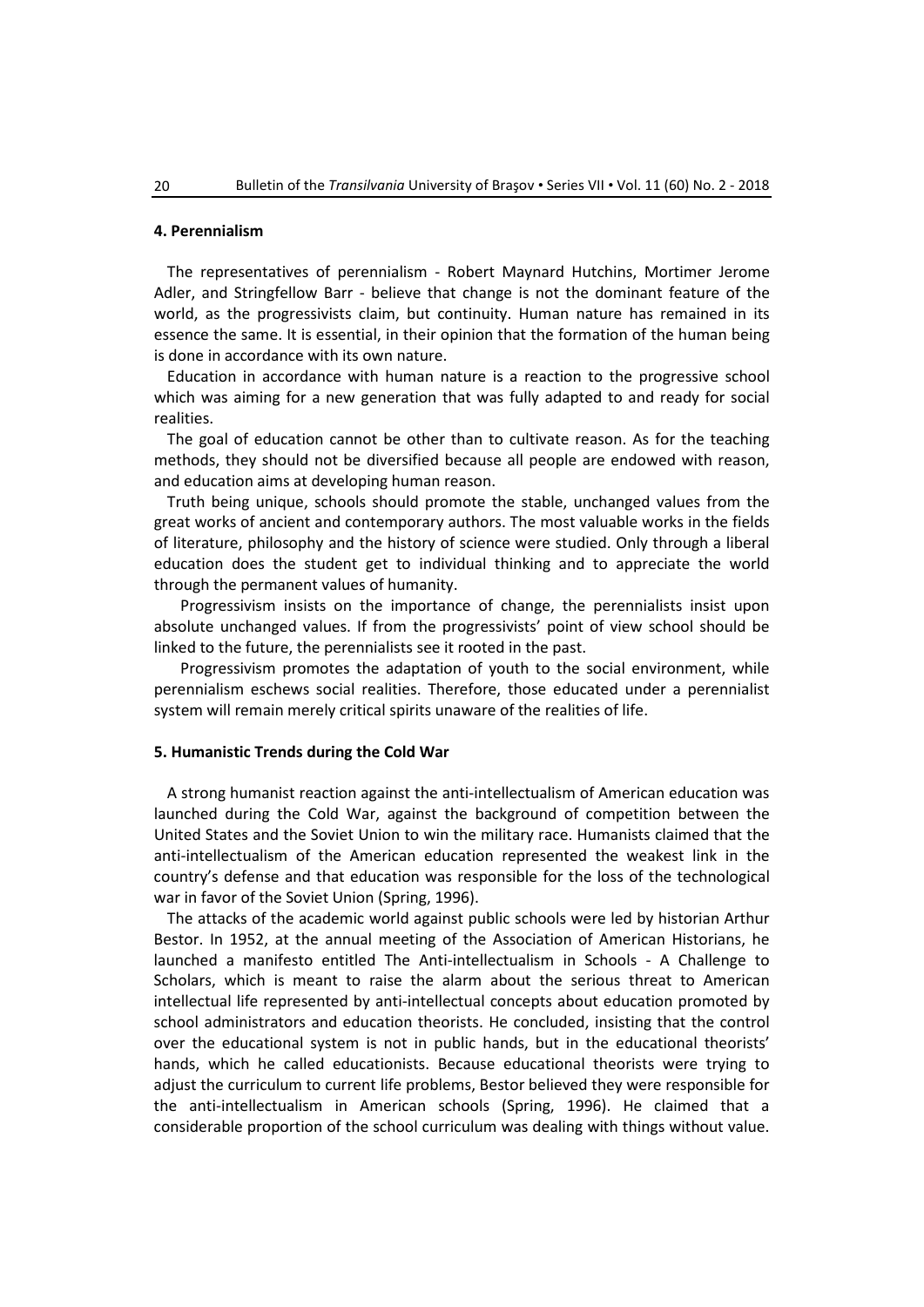From a list of 55 issues young people learned in high school, he exemplified a series of unimportant issues such as:

- the issue of improving personal appearance
- the issue of choosing a family dentist
- the issue of developing and maintaining relationships between boys and girls

Bestor (cit. in Spring, 1996) wanted schools to stop focusing on socializing and on social selection. From his perspective, the curriculum must be organized around the traditional subjects of study. This was necessary in conditions in which the scientific contents and subjects were presented as systematic ways of thinking and each subject had its own structure and methodology. The subjects to be studied were to include Mathematics, Science, History, English and foreign languages. Bestor dismissed the notion of differentiated courses, based on the individual future social position. Removing the focus of education on socialization and the selection of human resources, in Bestor's opinion, the anti-intellectualist trend of American education would be finished, prompting the student's increased interest in the achievements of culture and knowledge. In 1956, Bestor supported the foundation of the Council for Basic Education and became its first chairman, Mortimer Smith being its Executive Director and the main force of the organization. Bestor condemned the anti-intellectualism in schools and the educators' dominance, considering public schools undemocratic. He claimed that a differentiated curriculum was undemocratic, since it didn't allow the schools to prepare students equally. For Smith, a differentiated curriculum works against a democratic society, because it contributes to the unequal development of individuals in educational terms. Very soon, Albert Lynd joined those who condemned the anti-intellectualism in schools and the control exercised over them by educators. In Quackery in the Public Schools, published in 1953, he criticized the anti-intellectual level of the university courses in the programs for teachers' education. He blamed this on the educators' dominant power in higher education (cit. in Spring, 1996).

The Cold War between the U.S. and the Soviet Union resulted in more academic courses and much greater importance being given to Science and Mathematics, as a way of winning the weapon race. The emphasis on Science and Mathematics was considered essential in order to provide the labor market with enough engineers and scientists, and to place the United States, technologically speaking, before the Soviet Union. The academic society and federal officials criticized the control exerted by professional educators on schools, arguing that such control had turned the American school into an anti-intellectual one and, therefore, had constituted the weakest link in the system of the United States defense. Scientists began to exert a growing influence on national policies regarding human resources development and education

Scientific research was essential to maintain supremacy in the world, the national security and public health. The key of scientific capital growth consists, primarily, in providing a scientific education, of which a large proportion of population would benefit and then in supporting scientific research in colleges, universities and research institutes.

Young people could choose between continuing their studies and entering the army. Clearly, the system was favoring those who were able to attend university studies